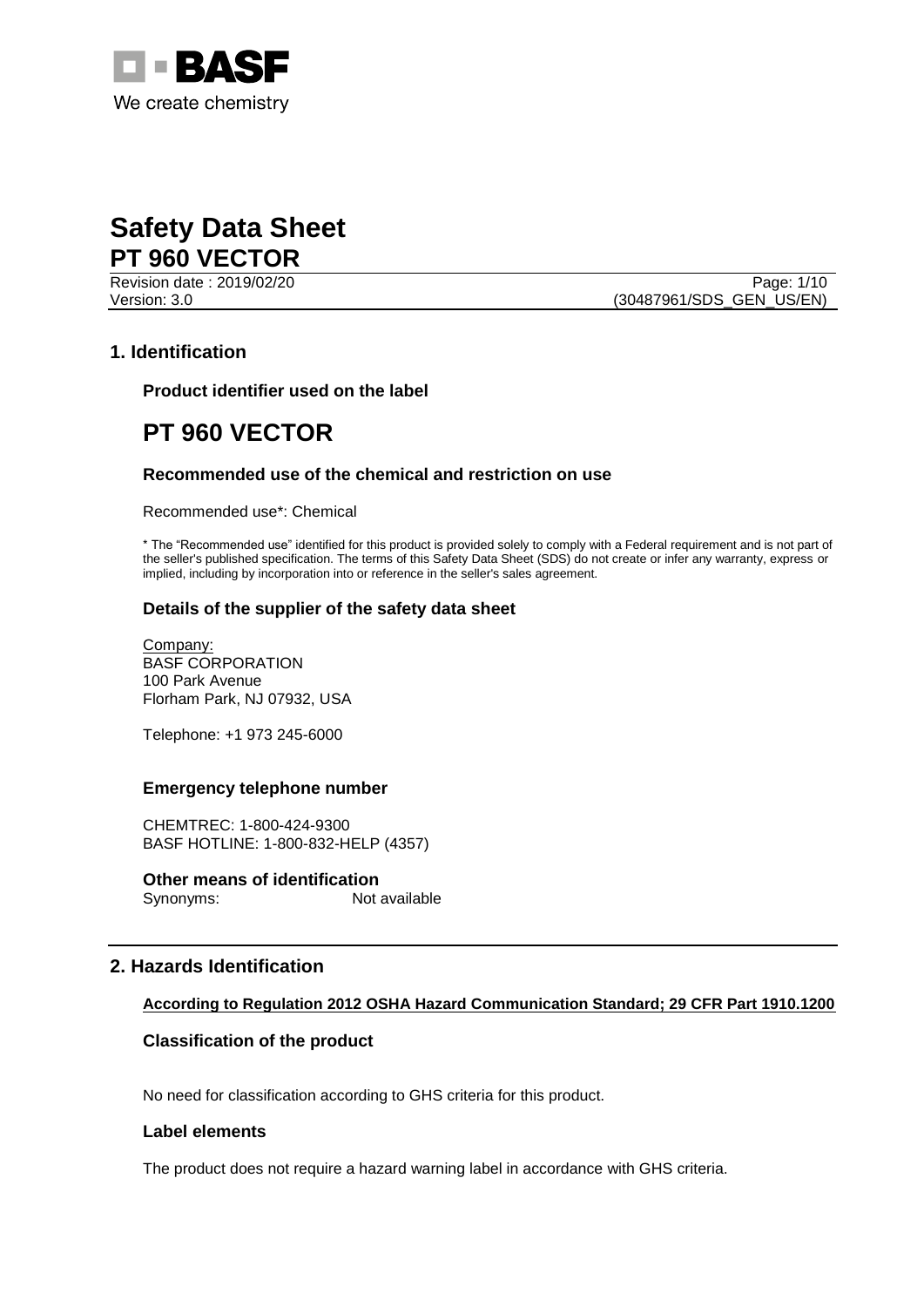# **3. Composition / Information on Ingredients**

# **According to Regulation 2012 OSHA Hazard Communication Standard; 29 CFR Part 1910.1200**

**CAS Number Weight % Chemical name** 64-19-7 3.0 - 7.0% Acetic acid

# **4. First-Aid Measures**

### **Description of first aid measures**

#### **General advice:**

First aid personnel should pay attention to their own safety. If the patient is likely to become unconscious, place and transport in stable sideways position (recovery position). Immediately remove contaminated clothing.

#### **If inhaled:**

Keep patient calm, remove to fresh air, seek medical attention. Immediately administer a corticosteroid from a controlled/metered dose inhaler.

#### **If on skin:**

Immediately wash thoroughly with plenty of water, apply sterile dressings, consult a skin specialist.

#### **If in eyes:**

Immediately wash affected eyes for at least 15 minutes under running water with eyelids held open, consult an eye specialist.

#### **If swallowed:**

Do not induce vomiting. Immediately rinse mouth and then drink 200-300 ml of water, seek medical attention.

### **Most important symptoms and effects, both acute and delayed**

Symptoms: (Further) symptoms and / or effects are not known so far

### **Indication of any immediate medical attention and special treatment needed**

Note to physician

Treatment: Treat according to symptoms (decontamination, vital functions), no known specific antidote.

# **5. Fire-Fighting Measures**

#### **Extinguishing media**

Suitable extinguishing media: water spray, dry powder, foam, carbon dioxide

# **Special hazards arising from the substance or mixture**

Hazards during fire-fighting: carbon monoxide, carbon dioxide, nitrogen oxides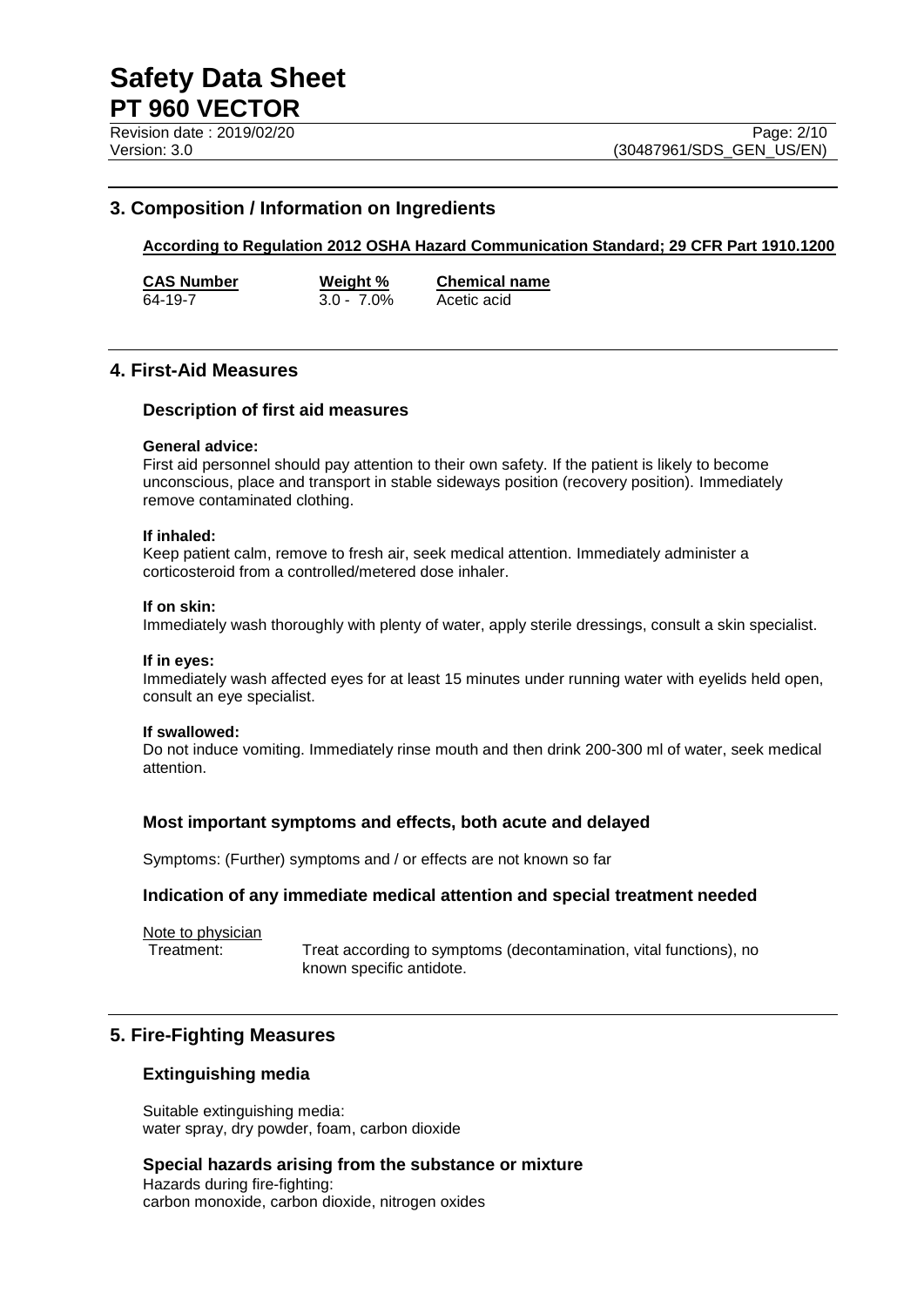The substances/groups of substances mentioned can be released in case of fire.

# **Advice for fire-fighters**

Protective equipment for fire-fighting: Wear self-contained breathing apparatus and chemical-protective clothing.

# **Further information:**

Keep containers cool by spraying with water if exposed to fire. In case of fire and/or explosion do not breathe fumes. Collect contaminated extinguishing water separately, do not allow to reach sewage or effluent systems. Dispose of fire debris and contaminated extinguishing water in accordance with official regulations.

# **6. Accidental release measures**

# **Personal precautions, protective equipment and emergency procedures**

Do not breathe vapour/spray. Use personal protective clothing. Avoid contact with the skin, eyes and clothing.

# **Environmental precautions**

Do not discharge into the subsoil/soil. Do not discharge into drains/surface waters/groundwater.

# **Methods and material for containment and cleaning up**

Dike spillage. Pick up with suitable absorbent material. Place into suitable containers for reuse or disposal in a licensed facility. Spilled substance/product should be recovered and applied according to label rates whenever possible. If application of spilled substance/product is not possible, then spills should be contained, solidified, and placed in suitable containers for disposal. After decontamination, spill area can be washed with water. Collect wash water for approved disposal.

# **7. Handling and Storage**

### **Precautions for safe handling**

RECOMMENDATIONS ARE FOR MANUFACTURING, COMMERCIAL BLENDING, AND PACKAGING WORKERS. PESTICIDE APPLICATORS & WORKERS must refer to the Product Label and Directions for Use attached to the product for Agricultural Use Requirements in accordance with the EPA Worker Protection Standard 40 CFR part 170. Ensure adequate ventilation. Provide good ventilation of working area (local exhaust ventilation if necessary). Keep away from sources of ignition - No smoking. Keep container tightly sealed. Protect against heat. Protect contents from the effects of light. Protect from air. Handle and open container with care. Do not open until ready to use. Once container is opened, content should be used as soon as possible. Avoid aerosol formation. Provide means for controlling leaks and spills. Do not return residues to the storage containers. Follow label warnings even after container is emptied. The substance/ product may be handled only by appropriately trained personnel. Avoid all direct contact with the substance/product. Avoid contact with the skin, eyes and clothing. Avoid inhalation of dusts/mists/vapours. Wear suitable personal protective clothing and equipment.

### Protection against fire and explosion:

The relevant fire protection measures should be noted. Fire extinguishers should be kept handy. Avoid all sources of ignition: heat, sparks, open flame. Sources of ignition should be kept well clear. Avoid extreme heat. Keep away from oxidizable substances. Electrical equipment should conform to national electric code. Ground all transfer equipment properly to prevent electrostatic discharge. Electrostatic discharge may cause ignition.

# **Conditions for safe storage, including any incompatibilities**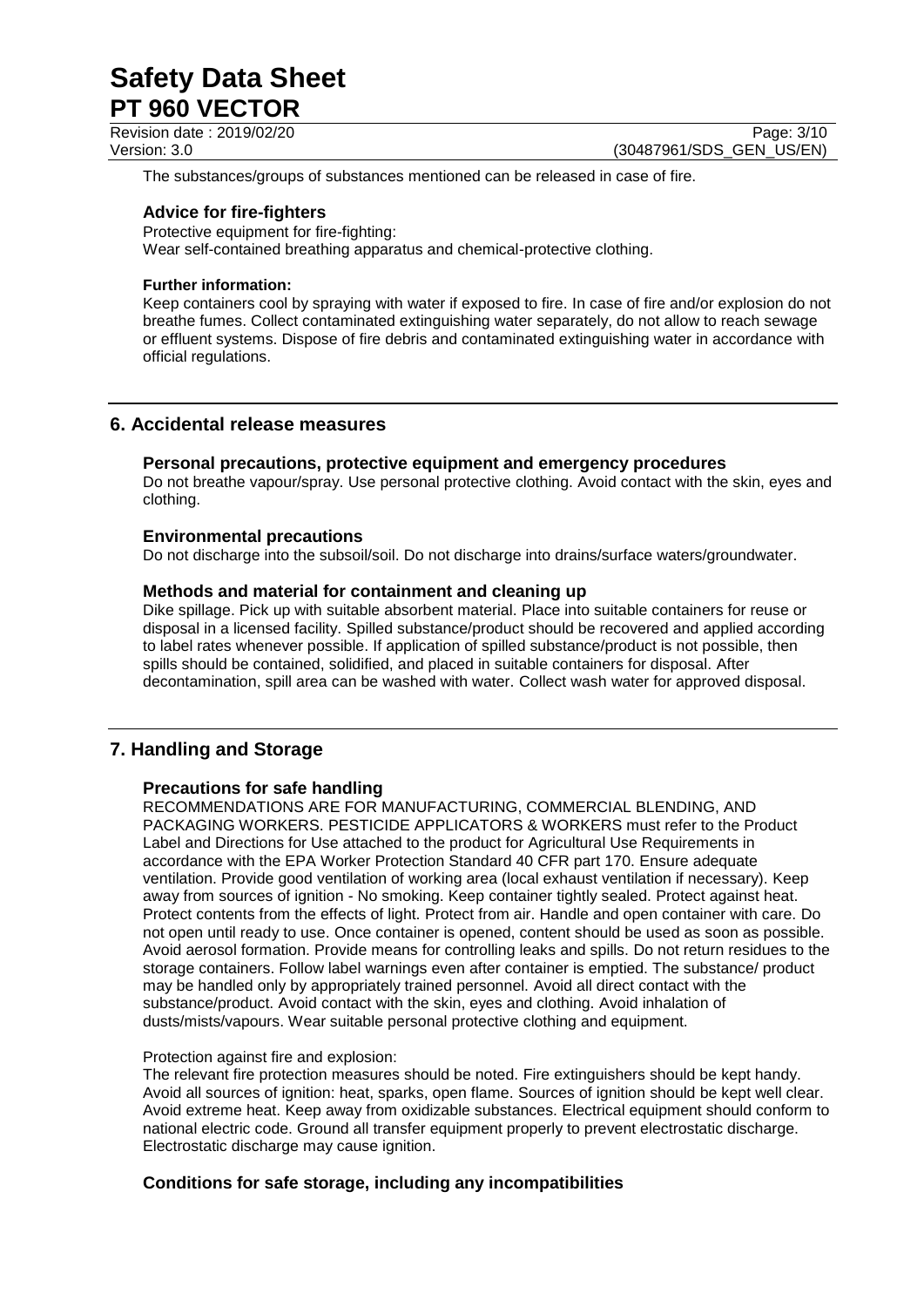Revision date : 2019/02/20 Page: 4/10<br>
Version: 3.0 (30487961/SDS\_GEN\_US/EN)

(30487961/SDS\_GEN\_US/EN)

Segregate from incompatible substances. Segregate from foods and animal feeds. Segregate from textiles and similar materials.

Further information on storage conditions: Keep only in the original container in a cool, dry, wellventilated place away from ignition sources, heat or flame. Protect containers from physical damage. Protect against contamination. The authority permits and storage regulations must be observed.

# **8. Exposure Controls/Personal Protection**

# **Components with occupational exposure limits**

| Acetic acid | OSHA PEL  | PEL 10 ppm 25 mg/m3; TWA value 10 ppm |
|-------------|-----------|---------------------------------------|
|             |           | $25 \text{ ma/m3}$ :                  |
|             | ACGIH TLV | STEL value 15 ppm; TWA value 10 ppm;  |

# **Advice on system design:**

Whenever possible, engineering controls should be used to minimize the need for personal protective equipment.

### **Personal protective equipment**

#### **Respiratory protection:**

Respiratory protection not required.

### **Hand protection:**

Chemical resistant protective gloves, Protective glove selection must be based on the user's assessment of the workplace hazards.

### **Eye protection:**

Safety glasses with side-shields. Tightly fitting safety goggles (chemical goggles). Wear face shield if splashing hazard exists.

### **Body protection:**

Body protection must be chosen depending on activity and possible exposure, e.g. head protection, apron, protective boots, chemical-protection suit.

### **General safety and hygiene measures:**

Wear long sleeved work shirt and long work pants in addition to other stated personal protective equipment. Work place should be equipped with a shower and an eye wash. Handle in accordance with good industrial hygiene and safety practice. Personal protective equipment should be decontaminated prior to reuse. Gloves must be inspected regularly and prior to each use. Replace if necessary (e.g. pinhole leaks). Take off immediately all contaminated clothing. Store work clothing separately. Hands and/or face should be washed before breaks and at the end of the shift. No eating, drinking, smoking or tobacco use at the place of work. Keep away from food, drink and animal feeding stuffs.

# **9. Physical and Chemical Properties**

| Form:            | liauid                                                       |
|------------------|--------------------------------------------------------------|
| Odour:           | vinegar-like, fruity                                         |
| Odour threshold: | Not determined due to potential health hazard by inhalation. |
| Colour:          | product specific                                             |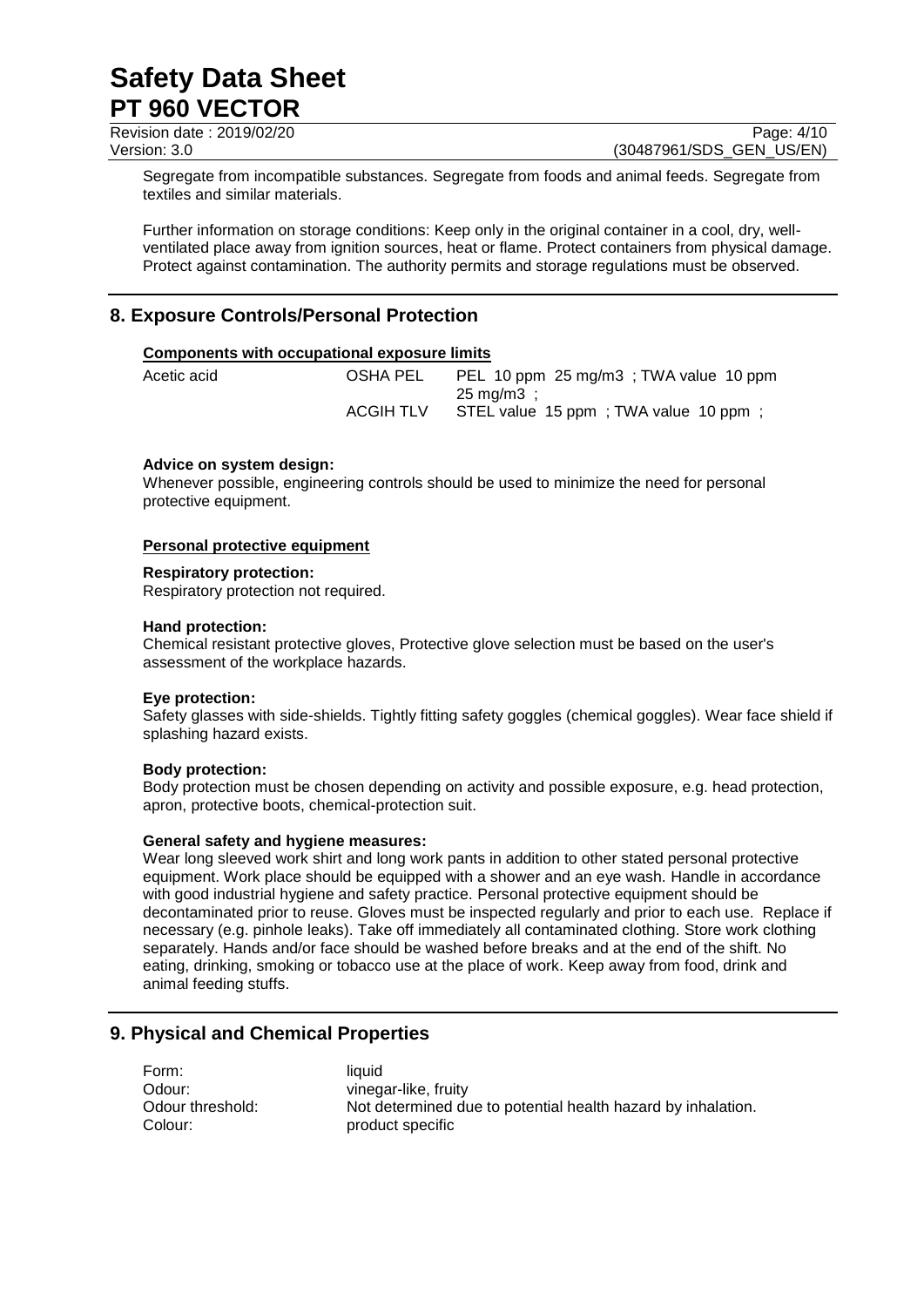# **Safety Data Sheet**

**PT 960 VECTOR**

| Revision date : 2019/02/20  |                                                                                                                          | Page: 5/10               |
|-----------------------------|--------------------------------------------------------------------------------------------------------------------------|--------------------------|
| Version: 3.0                |                                                                                                                          | (30487961/SDS_GEN_US/EN) |
| pH value:                   | approx. $2 - 4$                                                                                                          |                          |
|                             | (20 °C)                                                                                                                  |                          |
|                             | The statements are based on the                                                                                          |                          |
|                             | properties of the individual                                                                                             |                          |
|                             | components.                                                                                                              |                          |
| Melting point:              | The product has not been tested.                                                                                         |                          |
| Boiling point:              | The product has not been tested.                                                                                         |                          |
| Flash point:                | A flash point determination is                                                                                           |                          |
|                             | unnecessary due to the high water                                                                                        |                          |
|                             | content.                                                                                                                 |                          |
| Flammability:               | not applicable                                                                                                           |                          |
| Lower explosion limit:      | As a result of our experience with this                                                                                  |                          |
|                             | product and our knowledge of its                                                                                         |                          |
|                             | composition we do not expect any                                                                                         |                          |
|                             | hazard as long as the product is used                                                                                    |                          |
|                             | appropriately and in accordance with                                                                                     |                          |
|                             | the intended use.                                                                                                        |                          |
| Upper explosion limit:      | As a result of our experience with this                                                                                  |                          |
|                             | product and our knowledge of its<br>composition we do not expect any                                                     |                          |
|                             | hazard as long as the product is used                                                                                    |                          |
|                             | appropriately and in accordance with                                                                                     |                          |
|                             | the intended use.                                                                                                        |                          |
| Autoignition:               | approx. 463 °C                                                                                                           |                          |
|                             | The product has not been tested. The                                                                                     |                          |
|                             | statement has been derived from the                                                                                      |                          |
|                             | properties of the individual                                                                                             |                          |
|                             | components.                                                                                                              |                          |
| Vapour pressure:            | approx. 20.9 hPa                                                                                                         |                          |
|                             | (25 °C)                                                                                                                  |                          |
|                             | The product has not been tested. The                                                                                     |                          |
|                             | statement has been derived from the                                                                                      |                          |
|                             | properties of the individual                                                                                             |                          |
|                             | components.                                                                                                              |                          |
| Density:                    | approx. 1.0 g/cm3                                                                                                        |                          |
|                             | (approx. 20 $°C$ )                                                                                                       |                          |
| Vapour density:             | not applicable                                                                                                           |                          |
| Partitioning coefficient n- | not applicable                                                                                                           |                          |
| octanol/water (log Pow):    |                                                                                                                          |                          |
| Thermal decomposition:      | carbon monoxide, carbon dioxide                                                                                          |                          |
|                             | Stable at ambient temperature. If product is heated above<br>decomposition temperature toxic vapours may be released. To |                          |
|                             | avoid thermal decomposition, do not overheat.                                                                            |                          |
| Viscosity, dynamic:         | not determined                                                                                                           |                          |
| Solubility in water:        | miscible, The data given are those of the active ingredient.                                                             |                          |
| Evaporation rate:           | not applicable                                                                                                           |                          |
| Other Information:          | If necessary, information on other physical and chemical                                                                 |                          |
|                             | parameters is indicated in this section.                                                                                 |                          |
|                             |                                                                                                                          |                          |

# **10. Stability and Reactivity**

# **Reactivity**

No hazardous reactions if stored and handled as prescribed/indicated.

Corrosion to metals:

Corrosive effects to metal are not anticipated.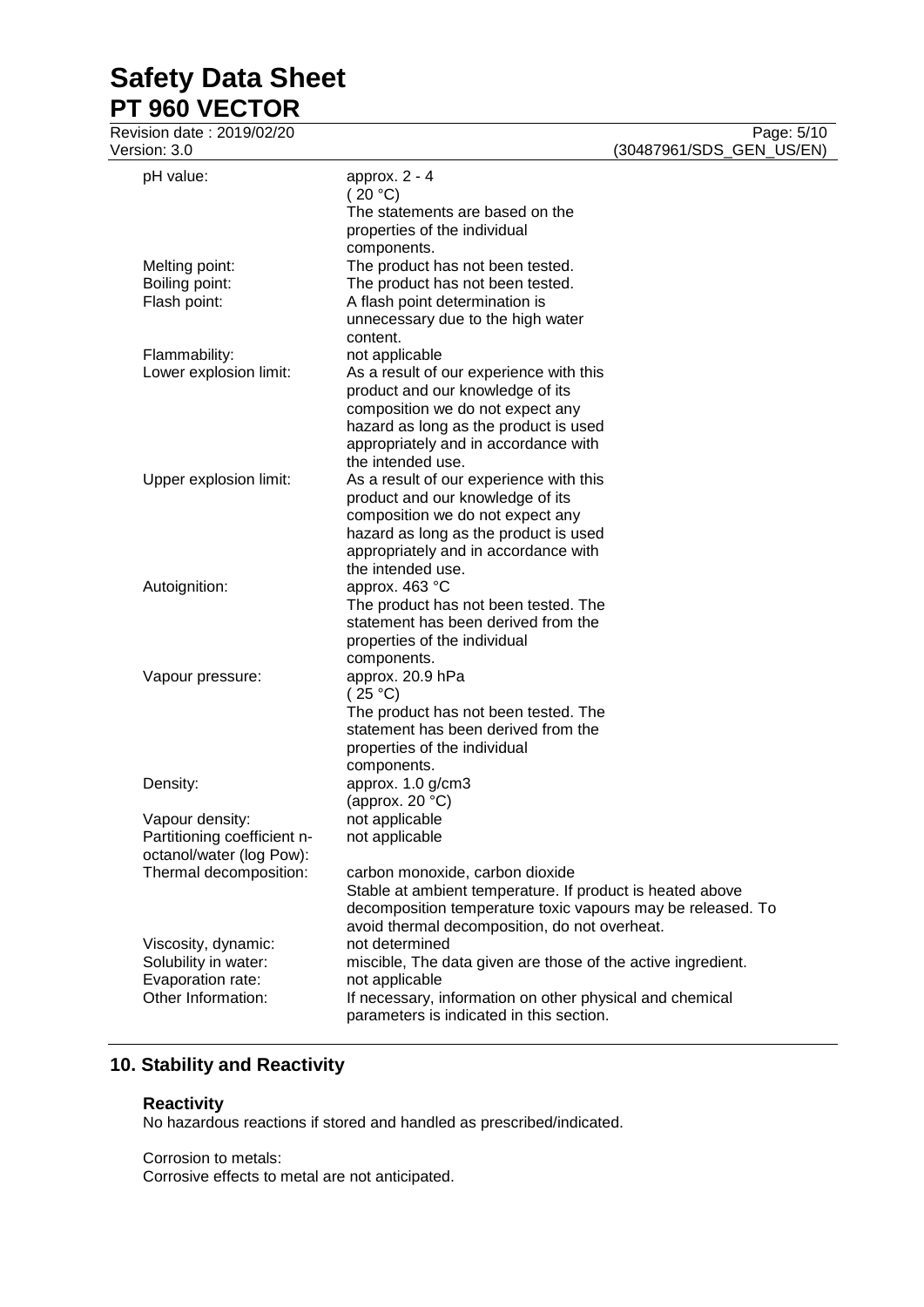Revision date : 2019/02/20 Page: 6/10<br>Version: 3.0 (30487961/SDS GEN US/EN) (30487961/SDS\_GEN\_US/EN)

#### Oxidizing properties:

Based on its structural properties the product is not classified as oxidizing.

### **Chemical stability**

The product is stable if stored and handled as prescribed/indicated.

### **Possibility of hazardous reactions**

The product is chemically stable.

# **Conditions to avoid**

Avoid all sources of ignition: heat, sparks, open flame. Avoid prolonged storage. Avoid electro-static discharge. Avoid contamination. Avoid prolonged exposure to extreme heat. Avoid extreme temperatures.

#### **Incompatible materials**

strong oxidizing agents, strong acids, strong bases

### **Hazardous decomposition products**

Decomposition products: Prolonged thermal loading can result in products of degradation being given off.

Thermal decomposition: Possible thermal decomposition products: carbon monoxide, carbon dioxide Stable at ambient temperature. If product is heated above decomposition temperature toxic vapours may be released. To avoid thermal decomposition, do not overheat.

# **11. Toxicological information**

# **Primary routes of exposure**

Routes of entry for solids and liquids are ingestion and inhalation, but may include eye or skin contact. Routes of entry for gases include inhalation and eye contact. Skin contact may be a route of entry for liquefied gases.

# **Acute Toxicity/Effects**

Acute toxicity

Assessment of acute toxicity: If used as intended, this product is not expected to present a physical or health hazard.

Oral Type of value: ATE Value: > 5,000 mg/kg

**Inhalation** Type of value: ATE Value: > 20.0000 mg/l Determined for vapor

Type of value: ATE Value: > 5.0000 mg/l Determined for mist

Assessment other acute effects Assessment of STOT single: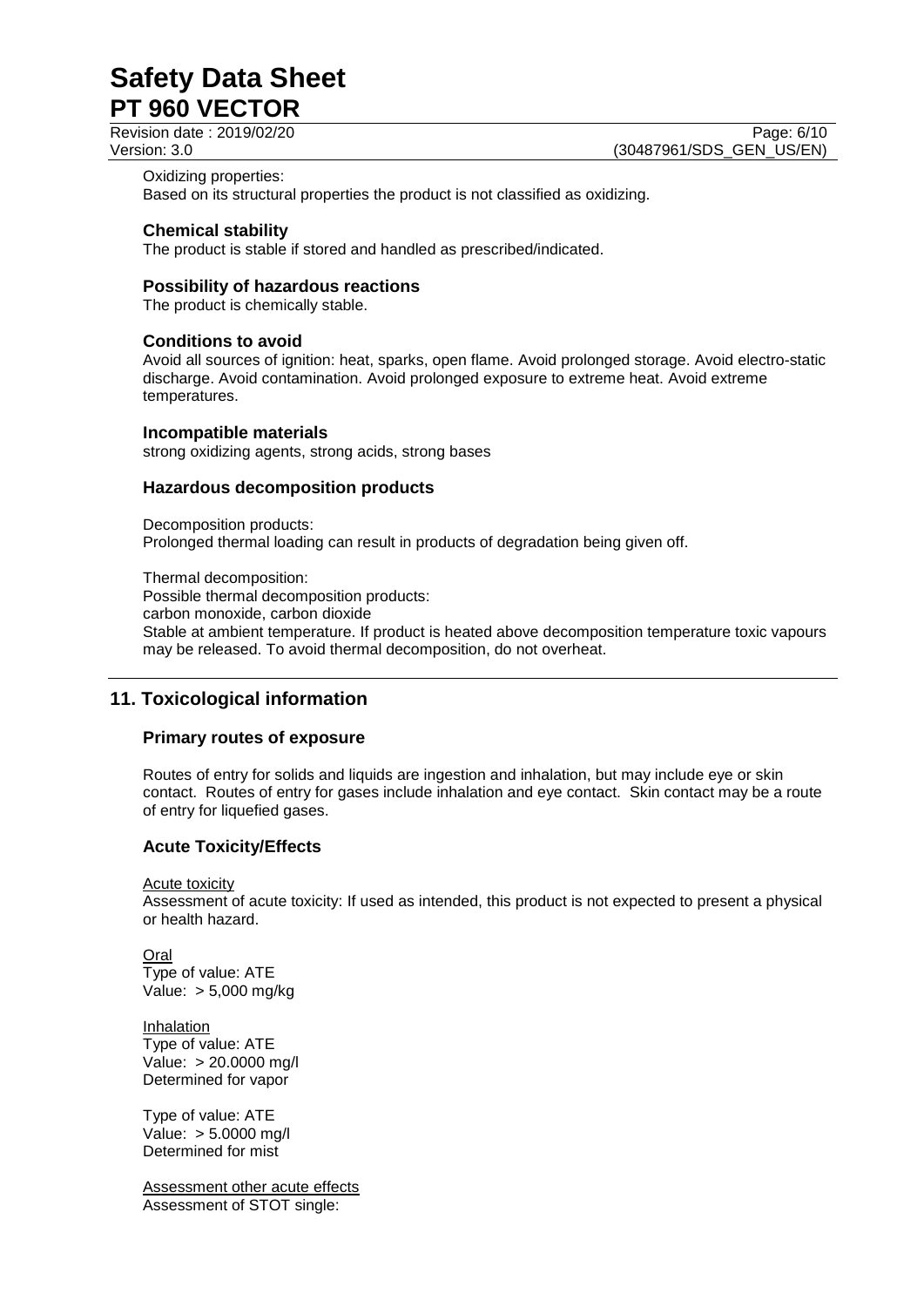Revision date : 2019/02/20 Page: 7/10<br>Version: 3.0 (30487961/SDS\_GEN\_US/EN)

(30487961/SDS\_GEN\_US/EN)

Based on the available information there is no specific target organ toxicity to be expected after a single exposure.

The product has not been tested. The statement has been derived from the properties of the individual components.

### Irritation / corrosion

Assessment of irritating effects: The product has not been tested. The statement has been derived from the properties of the individual components. Not irritating to the skin. Not irritating to the eyes.

#### **Sensitization**

Assessment of sensitization: The product has not been tested. The statement has been derived from the properties of the individual components.

There is no evidence of a skin-sensitizing potential.

# **Chronic Toxicity/Effects**

#### Repeated dose toxicity

Assessment of repeated dose toxicity: The product has not been tested. The statement has been derived from the properties of the individual components.

#### *Information on: Acetic acid*

----------------------------------

*Assessment of repeated dose toxicity: After repeated administration the prominent effect is the induction of corrosion.*

# Genetic toxicity

Assessment of mutagenicity: The product has not been tested. The statement has been derived from the properties of the individual components. Mutagenicity tests revealed no genotoxic potential.

### **Carcinogenicity**

Assessment of carcinogenicity: The product has not been tested. The statement has been derived from the properties of the individual components. The results of various animal studies gave no indication of a carcinogenic effect.

#### Reproductive toxicity

Assessment of reproduction toxicity: The product has not been tested. The statement has been derived from the properties of the individual components. The results of animal studies gave no indication of a fertility impairing effect.

#### **Teratogenicity**

Assessment of teratogenicity: The product has not been tested. The statement has been derived from the properties of the individual components. Animal studies gave no indication of a developmental toxic effect at doses that were not toxic to the parental animals.

Other Information Misuse can be harmful to health.

# **Symptoms of Exposure**

(Further) symptoms and / or effects are not known so far

# **12. Ecological Information**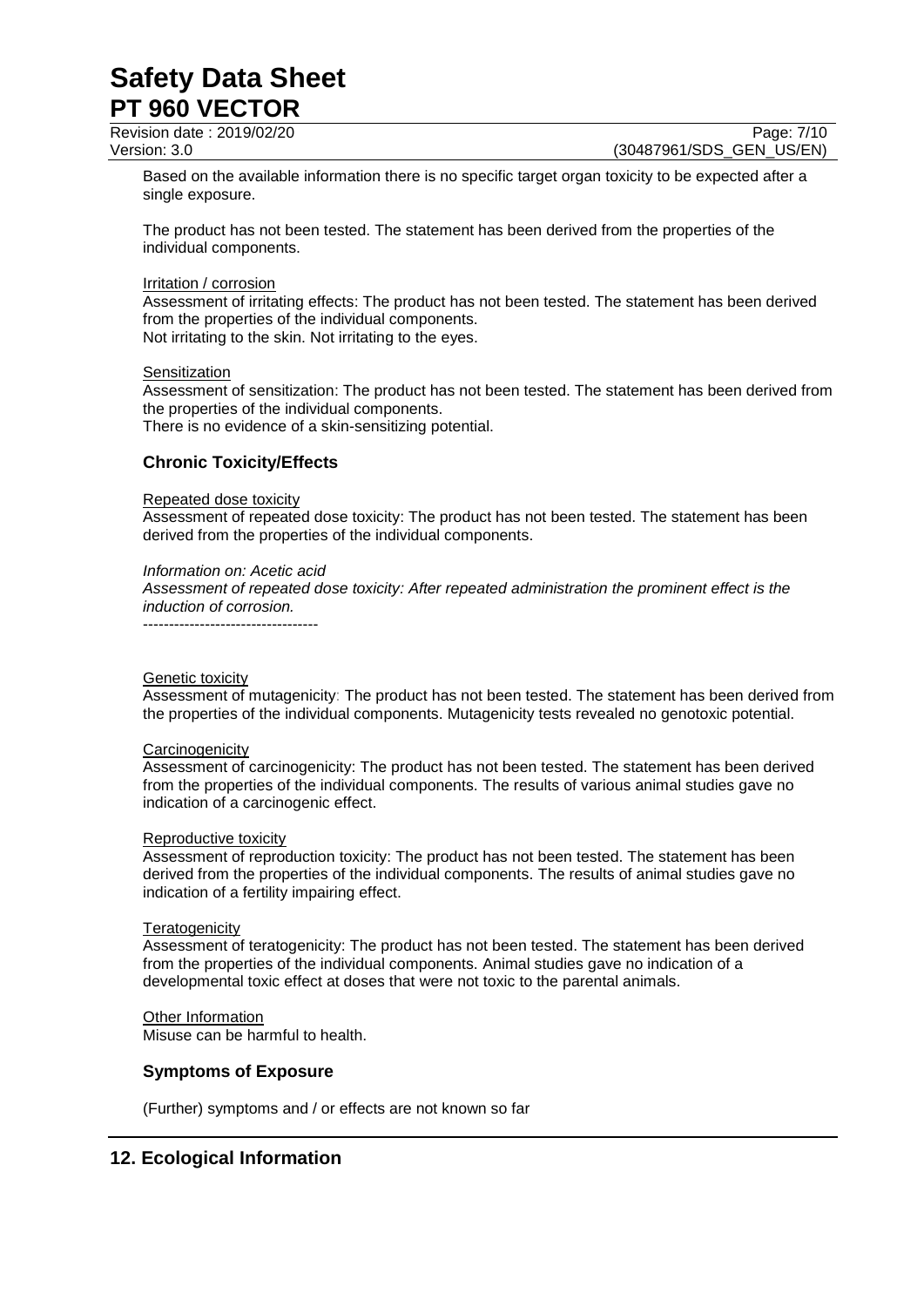Revision date : 2019/02/20 **Page: 8/10** Page: 8/10

**Toxicity**

Aquatic toxicity Assessment of aquatic toxicity: There is a high probability that the product is not acutely harmful to aquatic organisms. The product has not been tested. The statement has been derived from the properties of the individual components.

#### Toxicity to fish

*Information on: Acetic acid LC50 (96 h) > 300.82 mg/l, Oncorhynchus mykiss (OECD Guideline 203, semistatic)* ----------------------------------

#### Aquatic invertebrates

*Information on: Acetic acid EC50 (48 h) > 300.82 mg/l, Daphnia magna (OECD Guideline 202, part 1, static) Nominal values (confirmed by concentration control analytics)* ----------------------------------

#### Aquatic plants

*Information on: Acetic acid EC50 (72 h) > 300.82 mg/l (growth rate), Skeletonema costatum (ISO/DIS 10253, static)* ----------------------------------

#### **Persistence and degradability**

Assessment biodegradation and elimination (H2O) The product has not been tested. The statement has been derived from the properties of the individual components.

Assessment biodegradation and elimination (H2O)

*Information on: Acetic acid*

*Readily biodegradable (according to OECD criteria).* ----------------------------------

#### **Bioaccumulative potential**

Assessment bioaccumulation potential The product has not been tested. The statement has been derived from the properties of the individual components.

Assessment bioaccumulation potential

*Information on: Acetic acid*

*Accumulation in organisms is not to be expected.* ----------------------------------

### **Mobility in soil**

Assessment transport between environmental compartments The product has not been tested. The statement has been derived from the properties of the individual components.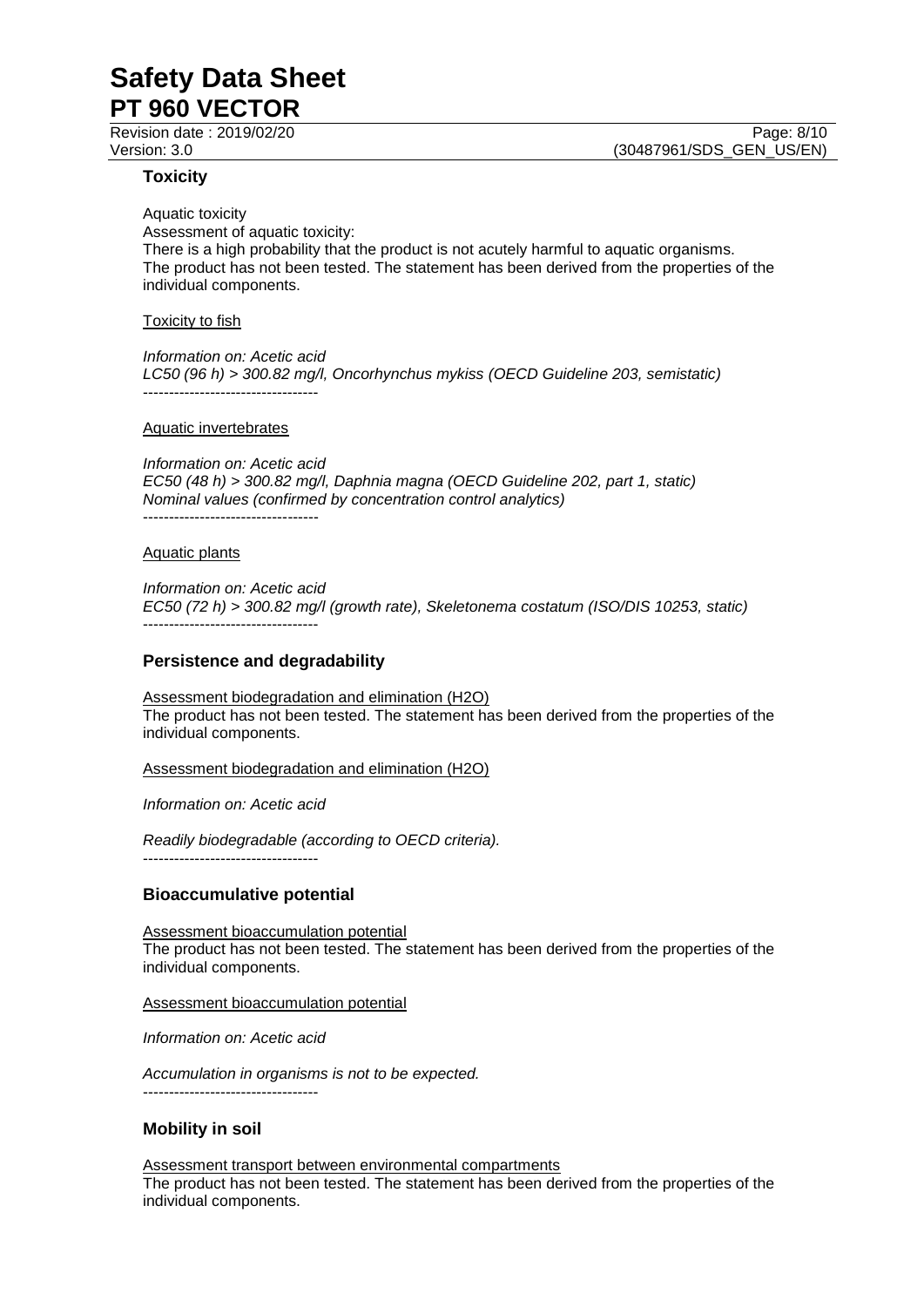*Information on: Acetic acid*

*The substance will not evaporate into the atmosphere from the water surface. Adsorption to solid soil phase is not expected.* ----------------------------------

# **Additional information**

Other ecotoxicological advice: Do not discharge product into the environment without control.

# **13. Disposal considerations**

### **Waste disposal of substance:**

Pesticide wastes are regulated. Improper disposal of excess pesticide, spray mix or rinsate is a violation of federal law. If pesticide wastes cannot be disposed of according to label instructions, contact the State Pesticide or Environmental Control Agency or the Hazardous Waste representative at the nearest EPA Regional Office for guidance.

#### **Container disposal:**

Rinse thoroughly at least three times (triple rinse) in accordance with EPA recommendations. Consult state or local disposal authorities for approved alternative procedures such as container recycling. Recommend crushing, puncturing or other means to prevent unauthorized use of used containers.

# **14. Transport Information**

**Land transport** USDOT

Not classified as a dangerous good under transport regulations

**Sea transport** IMDG

Not classified as a dangerous good under transport regulations

**Air transport** IATA/ICAO

Not classified as a dangerous good under transport regulations

# **15. Regulatory Information**

### **Federal Regulations**

**Registration status:** Chemical TSCA, US released / listed

Crop Protection TSCA, US released / exempt

**EPCRA 311/312 (Hazard categories):** Refer to SDS section 2 for GHS hazard classes applicable for this product.